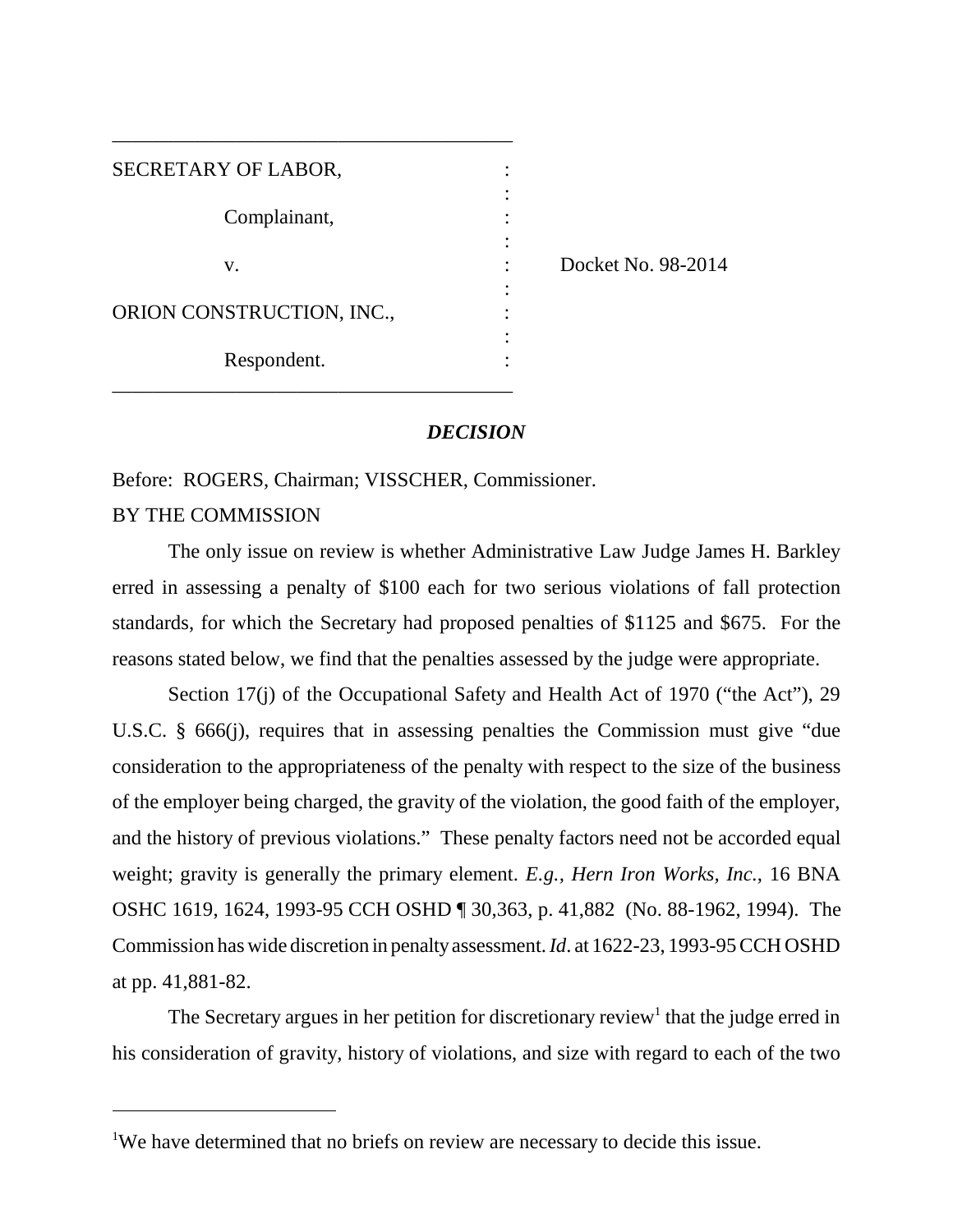violations. The Secretary does not challenge the judge's reduction of the penalty based on evidence of good faith.<sup>2</sup>

# **The Violations**

The judge affirmed Citation 1, Item 1, which (as amended) alleged a serious violation of 29 C.F.R. § 1926.502(b)(2) because Orion Construction, Inc. ("Orion") failed to provide a midrail as part of its guardrail system to protect employees installing metal studs at the edge of the second level of a boat house under construction in Harbor, Oregon. Because employees were exposed to an 11-foot fall, the judge found that the violation was "serious," that is, there was a "substantial probability that death or serious physical harm could result" from the condition. See section 17(k) of the Act, 29 U.S.C. § 666(k). The Secretary, through the Occupational Safety and Health Administration ("OSHA"), had proposed a penalty of \$1125. The judge assessed \$100 after discussing evidence relating to the four statutory factors.

The judge affirmed Citation 1, Item 2, which alleged a violation of 29 C.F.R. § 1926.502(b)(12) because a stairwell opening used to pass building materials through was not completely covered or protected by a guardrail system when it was not in use. The hole was partially covered by plywood, and yellow caution tape was put around the perimeter of the hole. Because the violation presented the hazard of an 11-foot fall to employees, the judge found that the violation was serious. OSHA had proposed a penalty of \$675; the judge assessed a penalty of \$100 after discussing the penalty factors.

<sup>&</sup>lt;sup>2</sup>The judge noted that, as the compliance officer testified, Orion had a good written safety and health program, compared to the other employers the compliance officer had inspected.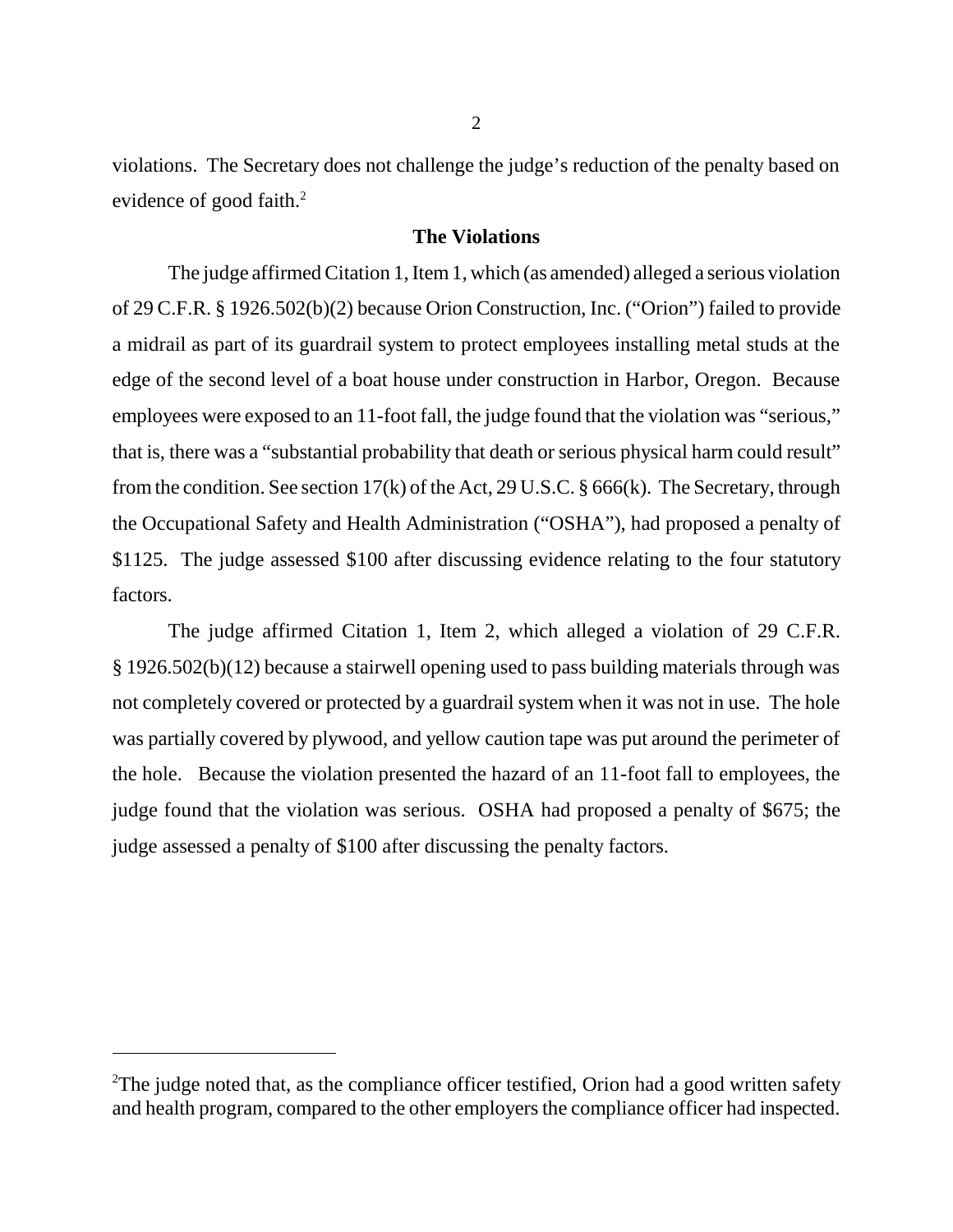### **History of Violations**

The judge stated in his decision that "[t]hough Orion had a history of prior OSHA violations, none of those violations were for the cited standards," therefore suggesting a reduction based on that fact. We agree with the Secretary that this penalty factor encompasses *all* of an employer's prior violations, not just those of the same standard.

The compliance officer testified that OSHA did not give Orion any credit for this factor because it had four previous serious violations. According to him, more information on these violations "should be in the file." However, we have not found in the record of this case any further information from the Secretary on Orion's previous violations. While the history of violations is a factor to consider, we accord it little weight in this particular case. We do so consistent with the lack of specific information in the record from the Secretary.

### **Employer's Size**

The judge's only mention of size was when he noted that the compliance officer "testified that Orion qualified for a 40% reduction in the penalty based on [its] size." The compliance officer did not testify as to the number of Orion's employees. Later in the hearing, Orion's president stated that the company (which has its principal office in Pasadena, Texas) had 480 employees. The Secretary asserts that until that statement from Orion's president, it thought Orion had between 26 and 100 employees, thus qualifying for the 40 percent reduction specified in OSHA's Field Inspection Reference Manual ("FIRM"). The Secretary contends that Orion's larger size, which it argues it could have learned of through discovery had this not been an E-Z Trial proceeding, thus disqualified Orion from a reduced penalty under the FIRM.

We note that, following the statement of Orion's president that the company had 480 employees, no one testifying or representing the Secretary informed the judge that OSHA had based its calculations on a different number. We also note that the cited employer's size can be established at the pre-hearing conference, if not earlier, in E-Z Trial cases. Those matters aside, we find that size is not the primary factor in penalty assessment in this case.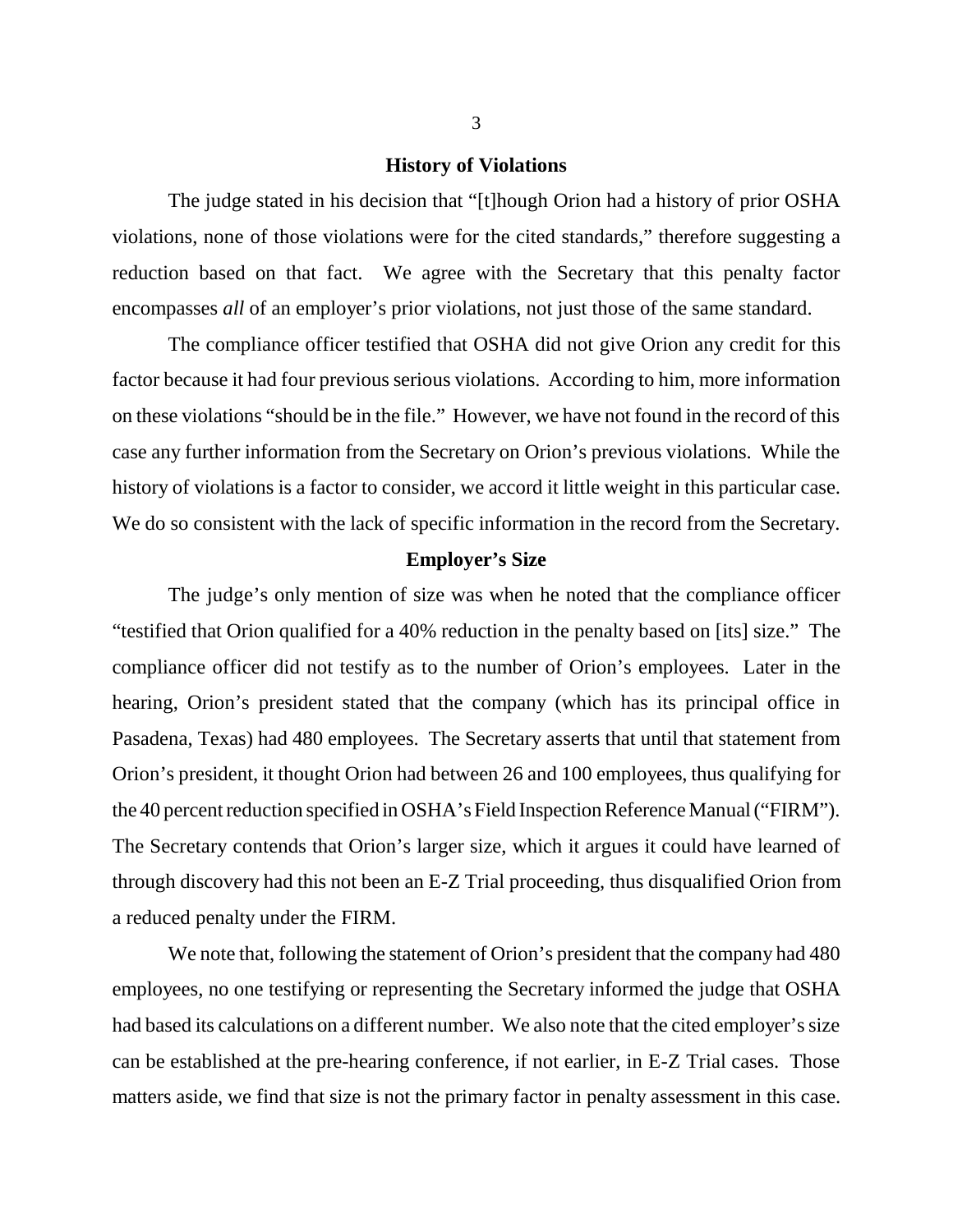Even when an employer was "relatively large" with approximately 600 employees, the Commission assessed a penalty of \$100 for a serious violation of a fall protection standard where the overriding factor was the low gravity. *See Flintco, Inc.*, 16 BNA OSHC 1404, 1406, 1993-95 CCH OSHD ¶ 30,227, pp. 41,611-12 (No. 92-1396, 1993).

### **Gravity of Midrail Violation**

Because the gravity of the offense is the only one of the four penalty factors addressing the particulars of a violation under consideration in a case, it is usually the factor of greatest significance in penalty assessment. *Flintco, Inc.*, 16 BNA OSHC at 1406, 1993- 95 CCH OSHD at p. 41,611; *Natkin & Co.*, 1 BNA OSHC 1204, 1205 n.3, 1971-73 CCH OSHD ¶ 15,679, p. 20,968 n.3 (No. 401, 1973). The judge identified the gravity of the violation as the most significant factor in assessing the penalty.

The judge concluded that the gravity of the midrail violation was low. He found that "[t]he only employees working in the area without a midrail were protected from falling by the metal studs they worked behind. Employees accessing their work areas were partially protected by the guard railing's most important rail, the top rail, which was adequately installed."

We agree with the judge that gravity is the most important factor here. The gravity of a violation involves such considerations as the number of employees exposed, the duration of exposure, the degree of probability of an accident, and any precautions taken against it. *E.g., Caterpillar, Inc.*, 15 BNA OSHC 2153, 2178, 1991-93 CCH OSHD ¶ 29,962, p. 41,011 (No. 87-922, 1993). As the judge noted, the compliance officer testified that he observed one exposed employee. The evidence is not specific as to the exact number of exposed employees and the duration of their exposure. However, we find that the probability of injury was extremely low in light of the facts (noted by the judge) that the

4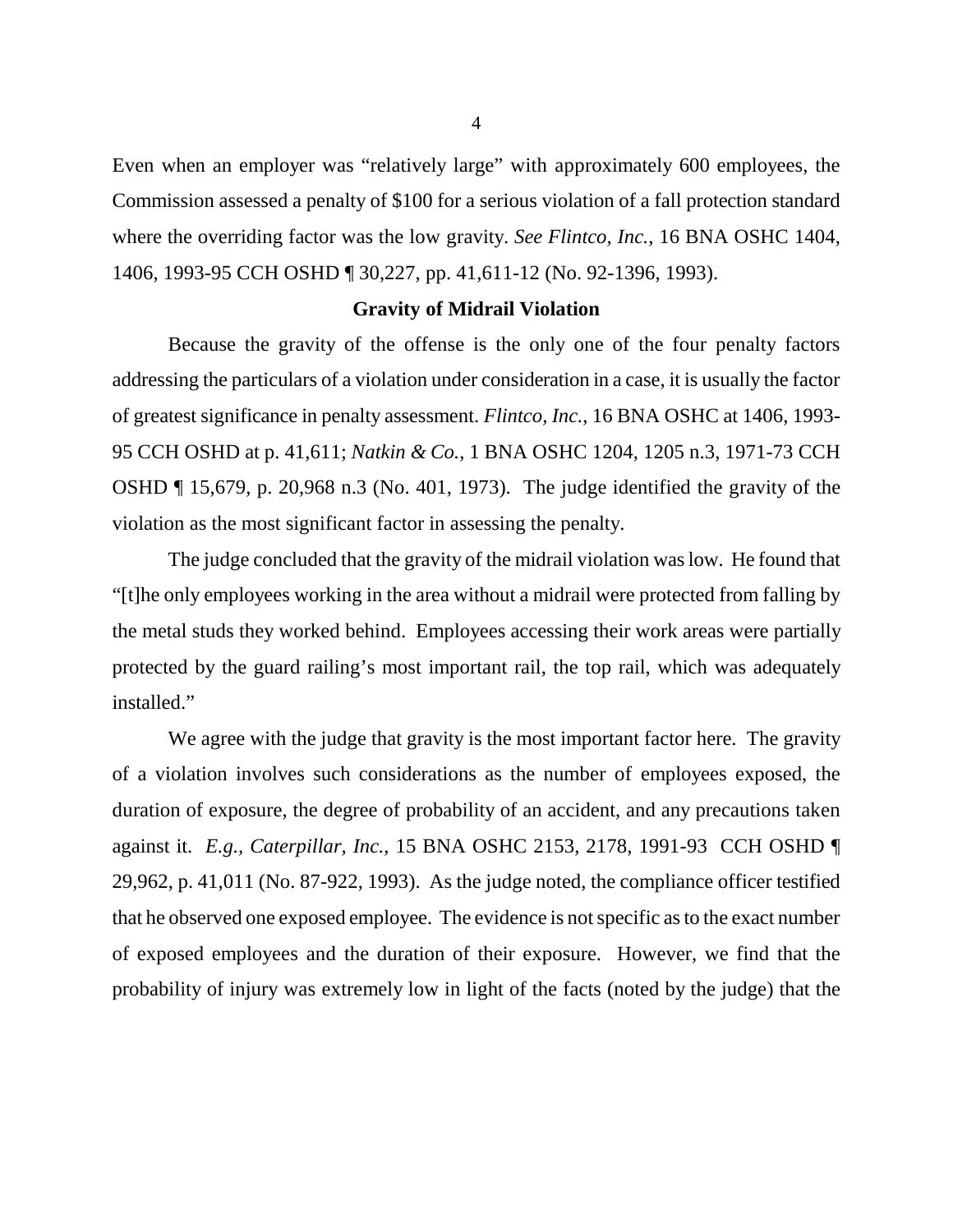employees installing the studs were protected by them and the employees going by the area to reach their work were protected by the top rail.<sup>3</sup>

# **Gravity of Inadequately Guarded Hole Violation**

In his discussion of the gravity of this violation, the judge considered the elements noted above and found that at least two employees were exposed to the hazard as they passed by the hole. He stated that the gravity was lowered by the presence of warning tape around the opening as a "reminder barrier."

The Secretary argues that the hole was in close proximity to where several employees were working. However, the testimony at the transcript page she cites does not establish that fact. On later pages, the testimony establishes that, as the judge found, two employees came within two or three feet of the area as they passed by on their way to work on the other side of the room. The Secretary also contends that the judge erred in not considering the tripping hazard in his gravity evaluation. We note that in his discussion of the facts, the judge mentioned the compliance officer's testimony that construction materials and extension

<sup>&</sup>lt;sup>3</sup>The Secretary asserts that, based on the FIRM, the violation was of "moderate" gravity because, although there was a lesser probability of a fall, the severity of any injury that would result would be high. This assertion suggests that a serious violation cannot have low gravity for penalty purposes, but that is not the case. *See, e.g., Flintco*, 16 BNA OSHC at 1406, 1993-95 CCH OSHD pp. 41,611-212 (serious violation for not protecting employees from falling onto unprotected rebar, but gravity was low because probability of accident was not great). We note that the penalty formulas in OSHA's FIRM are not binding on the Commission. *See, e.g., Roberts Pipeline Constr., Inc.*, 16 BNA OSHC 2029, 2030, 1993-95 CCH OSHD ¶ 30,576, pp. 42,331-32 (No. 91-2051, 1994), *aff'd without published opinion*, 85 F.3d 632 (7th Cir. 1996); *Hern*, 16 BNA OSHC at 1622, 1993-95 CCH OSHD at p. 41,882; *Nacirema Operating Co.*, 1 BNA OSHC 1001, 1003, 1971-73 CCH OSHD ¶ 15,032, pp. 20,043-44 (No. 4, 1972). It is well-settled that the Commission has the exclusive authority to assess penalties for items that have been contested, and the Secretary's proposed penalties are no more than proposals. *E.g., Secretary v. Arcadian Corp.*, 110 F.3d 1192, 1199 & n.8 (5th Cir. 1997); *California Stevedore & Ballast Co. v. OSHRC*, 517 F.2d 986, 988 (9th Cir. 1975); *Hern*, 16 BNA OSHC at 1621-23, 1993-95 CCH OSHD at pp. 41,881-83.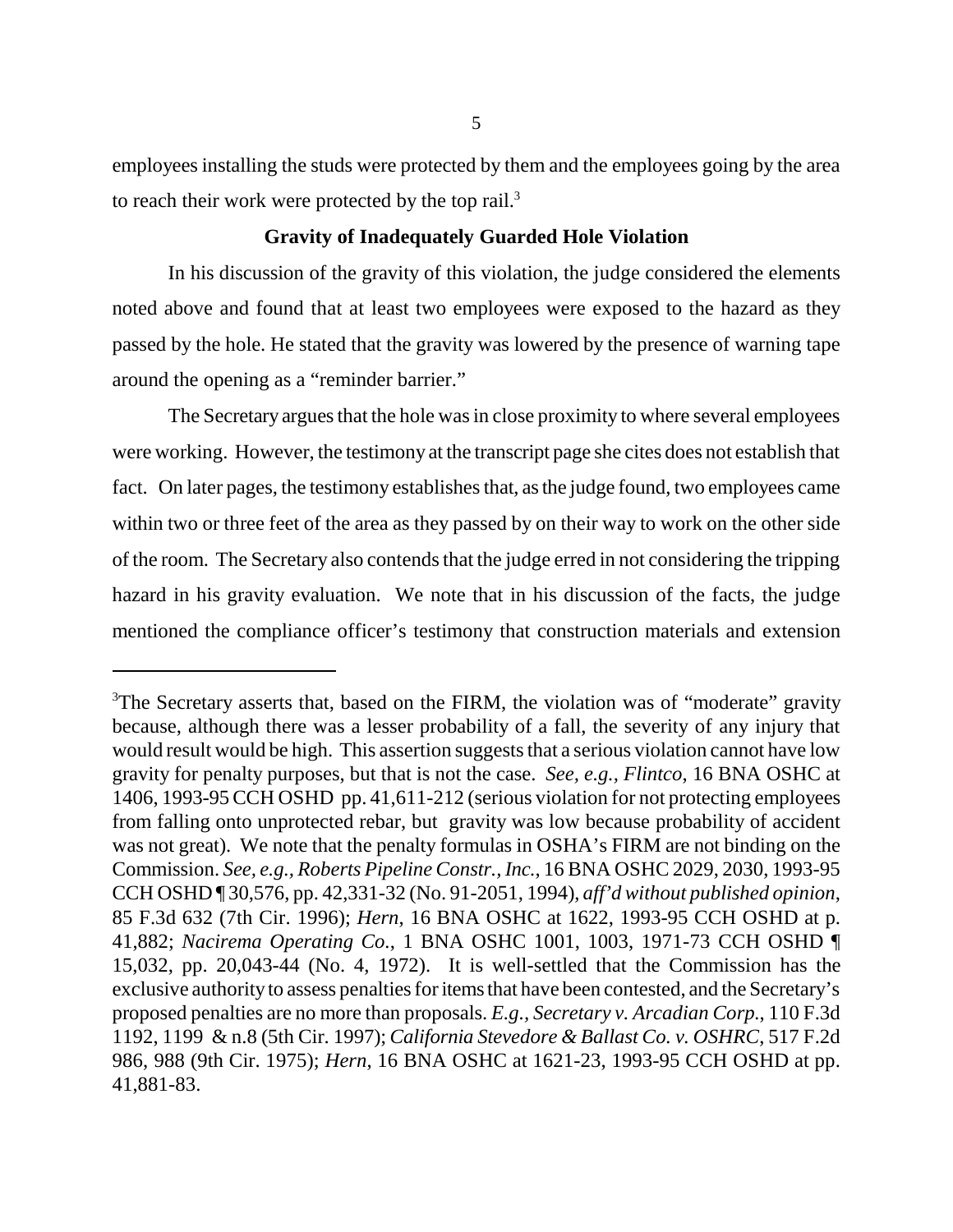cords presented a tripping hazard in the area. We agree with the Secretary that this should be considered in evaluating the probability of an accident in the gravity determination.

We conclude that the gravity is low based on: the small number of exposed employees; the fact that employees were primarily working on the other side of the room and so were exposed when passing by on their way to work elsewhere; although there were some materials that could present tripping hazards near the hole, the exposed employees got no closer than two to three feet from the hole; plywood covered part of the hole; and the caution tape went around the perimeter, attached to the top of stanchions at the corners of the hole at a height easily visible to an employee walking within two or three feet, as shown on the photographic Exhibit S-1. As with the item above, we find that gravity is the most significant penalty factor here.

## **Penalties**

Based on the gravity, history, and size discussions above, and on Orion's good faith demonstrated by its good written safety program, we determine that the judge's assessment of a penalty of \$100 each for these two low-gravity violations is appropriate.

# **Order**

In light of the above, we assess a penalty of \$100 for the violation of section 1926.502(b)(2), and a penalty of \$100 for the violation of section 1926.502(b)(12).

/s/

Thomasina V. Rogers Chairman

 $\sqrt{s/}$ 

Gary L. Visscher Commissioner

Date: August 12, 1999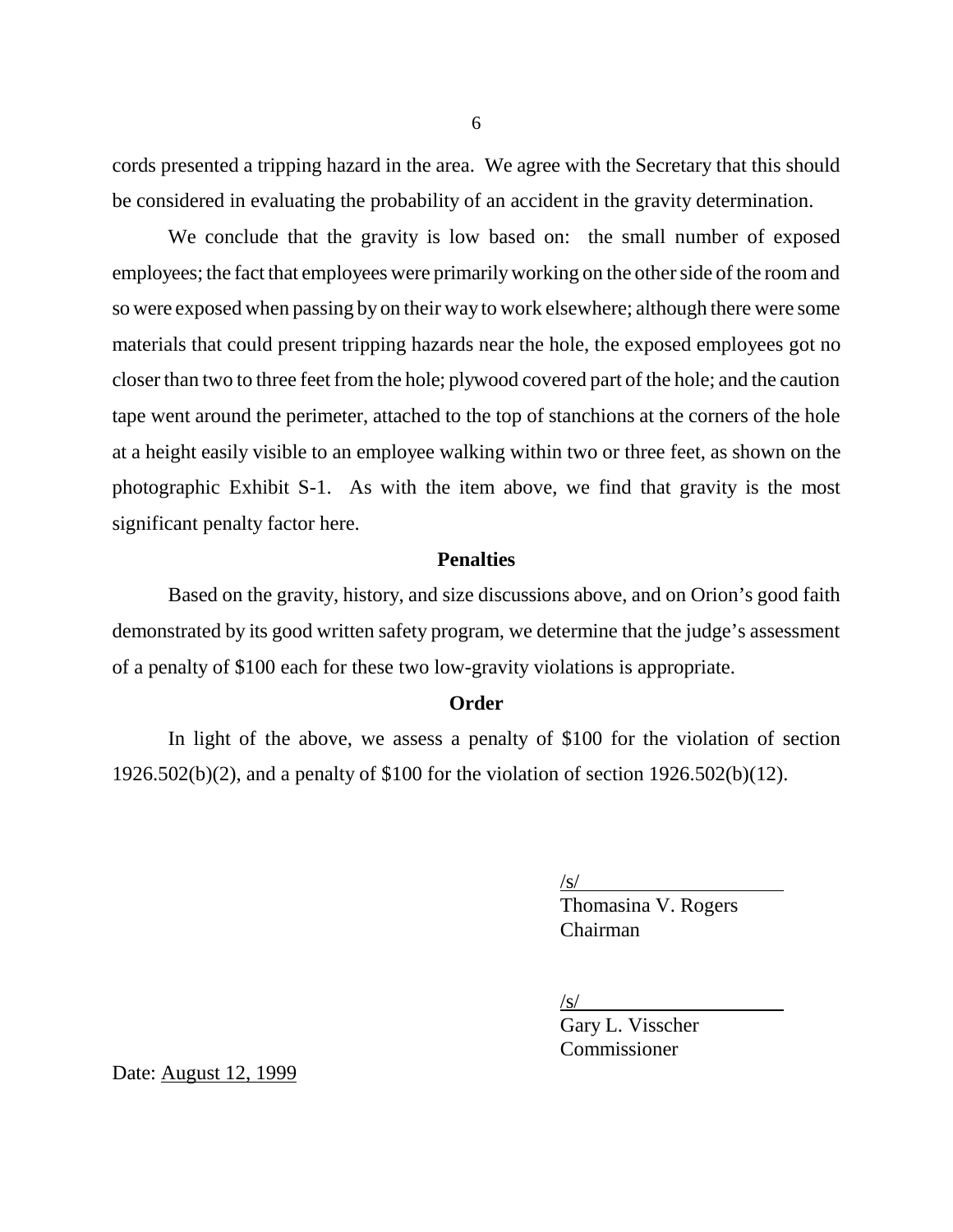SECRETARY OF LABOR,

Complainant,

v. 6 0SHRC DOCKET NO. 98-2014

ORION CONSTRUCTION, INC., and its successors,

Respondent.

### APPEARANCES:

For the Complainant: Stephen E. Irving, Office of the Solicitor, U.S. Department of Labor, Dallas, Texas

For the Respondent: Russell B. Inserra, Orion Construction, Inc., Pasadena, Texas

Before: Administrative Law Judge: James H. Barkley

### **DECISION AND ORDER**

This proceeding arises under the Occupational Safety and Health Act of 1970 (29 U.S.C. Section 651 *et seq.*; hereafter called the "Act").

Respondent, Orion Construction, Inc., and its successors (Orion), at all times relevant to this action maintained a place of business at 16133 Lower Harbor Road, Harbor, Oregon, where it was engaged in construction. Respondent admits it is an employer engaged in a business affecting commerce and is subject to the requirements of the Act.

On October 20-21, 1998 the Occupational Safety and Health Administration (OSHA) conducted an inspection of Orion's Harbor, Oregon work site. As a result of that inspection, Orion was issued citations alleging violations of the Act together with proposed penalties. By filing a timely notice of contest, Orion brought this proceeding before the Occupational Safety and Health Review Commission (Commission).

On April 27, 1999, an E-Z hearing was held in Houston, Texas. No briefs are required under E-Z proceedings, and this matter is ready for disposition.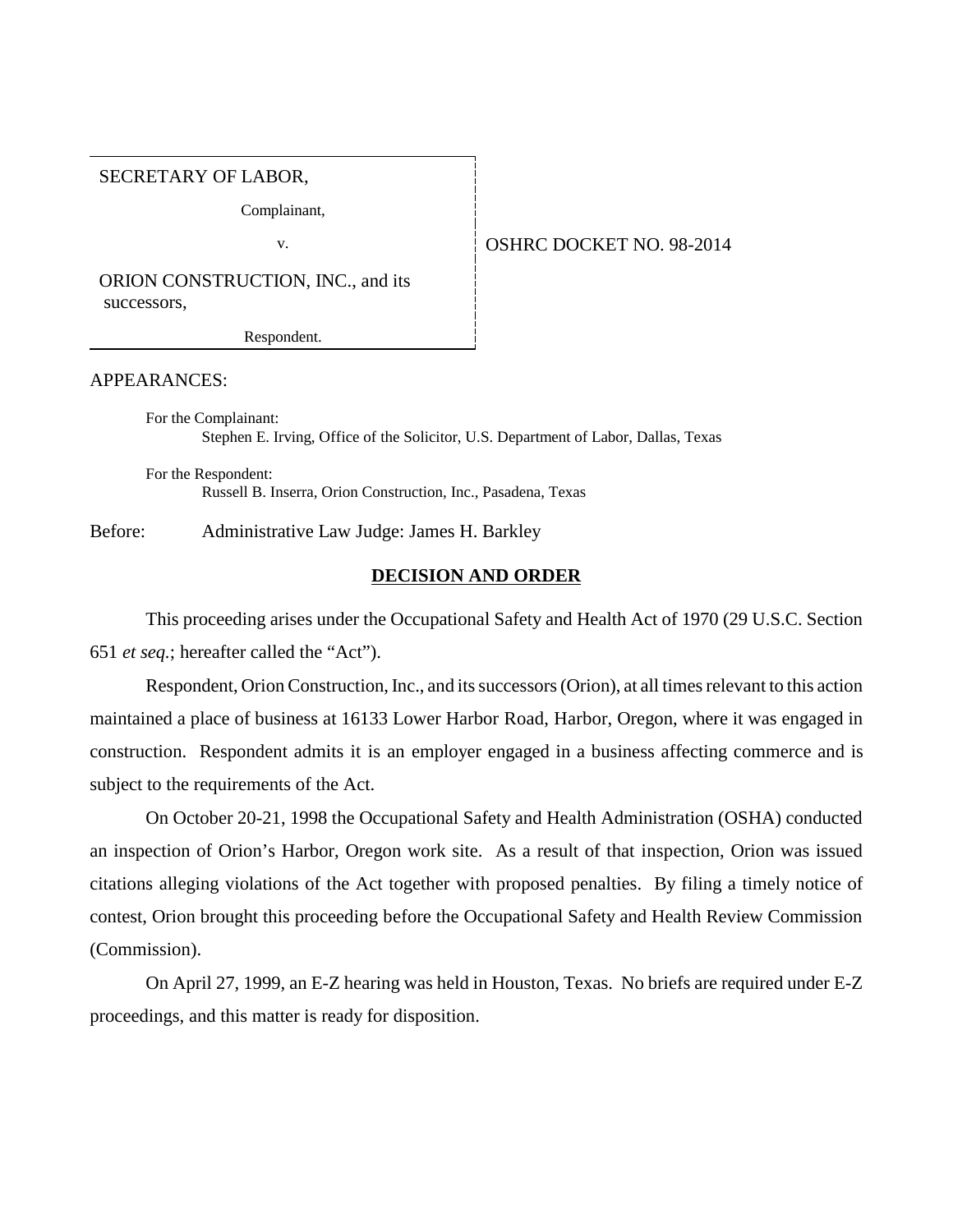#### **Alleged Violation of §1926.502(b)(1)**

Serious citation 1, item 1 alleges:

29 CFR 1926.502(b)(1): Each employee on a walking/working surface with an unprotected side or edge which is 6 feet or more above a lower level was not protected from falling by the use of guardrail systems, safety net systems, or personal fall arrest systems:

(A) Employees were installing metal studs to the edge of the second level of the boathouse and were exposed to a fall of 11 feet to concrete below. The midrail of the guardrail system was removed to accommodate the work, and there was no safety net system nor personal fall arrest system used.

#### *Facts*

The OSHA Compliance Officer, Alex Bedard, testified that he conducted the inspection of a Coast Guard boat house being constructed by Orion in Harbor, Oregon (Tr. 8-9). Bedard testified that he observed employees working, installing metal studs, at the edge of the second level of the boat house (Tr. 9, 11). Bedard testified that the edge was inadequately guarded; though there was a top rail of 1/4 inch cable in place, there was no midrail (Tr. 10; Exh. S-5, S-7). Bedard stated that he observed one employee exposed (Tr. 9; Exh. S-4). Bedard also stated that employees accessed the second floor by means of a job ladder in the inadequately guarded area (Tr. 12-13; Exh. S-6).

Elliott Kennedy, Respondent's agent, testified that there was a second cable attached to the stanchions in the midrail position; however, the tension on the cable had been released for easier installation of the metal studs (Tr. 14; Exh. S-8). The cable was hanging below the second floor level at the time of the inspection (Tr. 14; Exh. S-8). Kennedy testified that with the midrail in place, the installer could not reach through the metal studs, which were spaced  $14\frac{1}{2}$  inches apart, to install the outside screw into the metal plate at the base of the stud (Tr. 16). Orion's, president, Russell Inserra, stated that when installing the outside screws, the installers were protected by the studs themselves (Tr. 21).

CO Bedard stated that his concern was for the employees accessing the area by means of the job ladder, walking along the inadequately guarded edge, where no studs had yet been installed (Tr. 16; Exh. S-4, S-6).

#### *Discussion*

The cited standard provides:

*Guardrail systems.* Guardrail systems and their use shall comply with the following provisions:

 (1) Top edge height of top rails, or equivalent guardrail system members, shall be 42 inches  $(1.1m)$  plus or minus 3 inches  $(8 \text{ cm})$  above the walking/working level...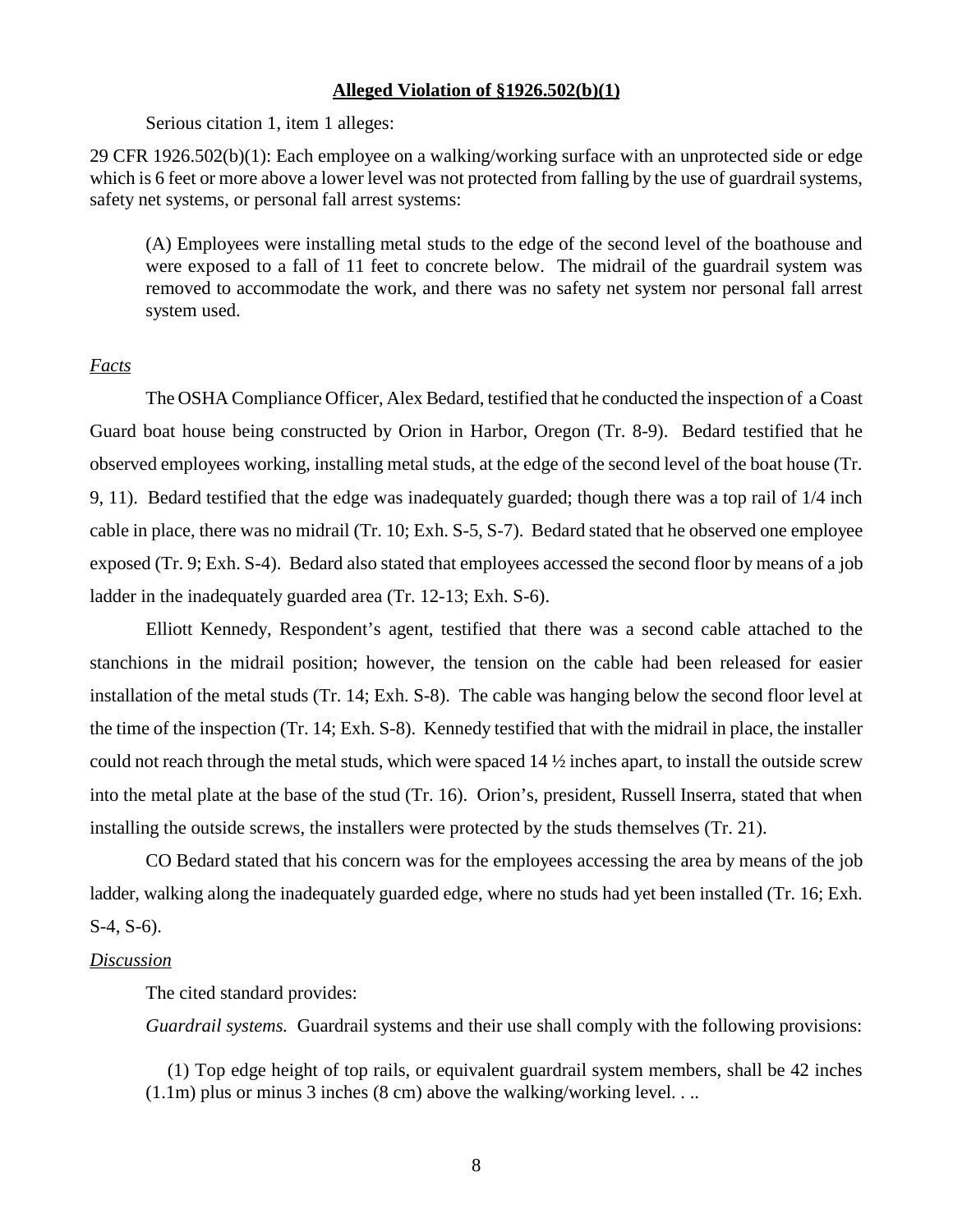At the hearing, Complainant moved to amend the citation to conform to the evidence (Tr. 35), and to allege a violation of paragraph  $(b)(2)$ , which states:

 (2) Midrails, screens, mesh, intermediate vertical members, or equivalent intermediate structural members shall be installed between the top edge of the guardrail system and the walking/working surface when there is no wall or parapet wall at least 21 inches (53 cm) high.

 (i) Midrails, when used, shall be installed at a height midway between the top edge of the guardrail system and the walking/working level.

Pursuant to Rule 15(b) of the Federal Rules of Civil Procedure, made applicable to Commission proceedings by 29 CFR §2200.2(b), post-trial amendment of the pleadings is proper "[w]hen issues not raised by the pleadings are tried by the express or implied consent of the parties." *Peavey Co.,*16 BNA OSHC 2022, 1994 CCH OSHD ¶30,572 (No. 89-2836, 1994). Consent may be implied from the parties' introduction of evidence relevant only to the unpleaded issue. *McWilliams Forge Company, Inc.*, 11 BNA OSHC 2128, 1984 CCH OSHD ¶26,979 (No. 80-5868, 1984).

It is clear that the parties were both aware that the midrail, rather than the toprail, was at issue at the hearing. The parties introduced evidence pertaining solely to the condition of the midrail. The citation is, therefore, amended to allege violation of §1926.502(b)(2).

The violation is established, in that the midrail, though used, was not installed at a height midway between the top rail and the walking/working level.<sup>4</sup>

#### *Penalty*

The cited violation was "serious", in that an 11 foot fall could result in serious bodily injury. The gravity of the violation, which CO Bedard figured as high (Tr. 36), was overstated. The only employees working in the inadequately guarded area were protected from falling by the metal studs they worked behind. Employees accessing their work areas were partially protected by the guard railing's most important rail, the top rail, which was adequately installed. Though Orion had a history of prior OSHA violations, none of those violations were for the cited standards (Tr. 37). Orion had a good written safety

<sup>&</sup>lt;sup>4</sup> As noted at the hearing, Orion's contention that no protection was required where its stud work was ongoing is without merit (Tr. 22). Orion claims that its construction of a stud wall comprised an exempt "leading edge." A "leading edge," however, is defined at §1926.500(b) as "the edge of a floor, roof or formwork for a floor or other walking/working surface (such as the deck) which changes location as additional floor, roof, decking, or formwork sections are placed, formed, or constructed...." Only walking/working surfaces are encompassed in the definition. A wall is never a leading edge.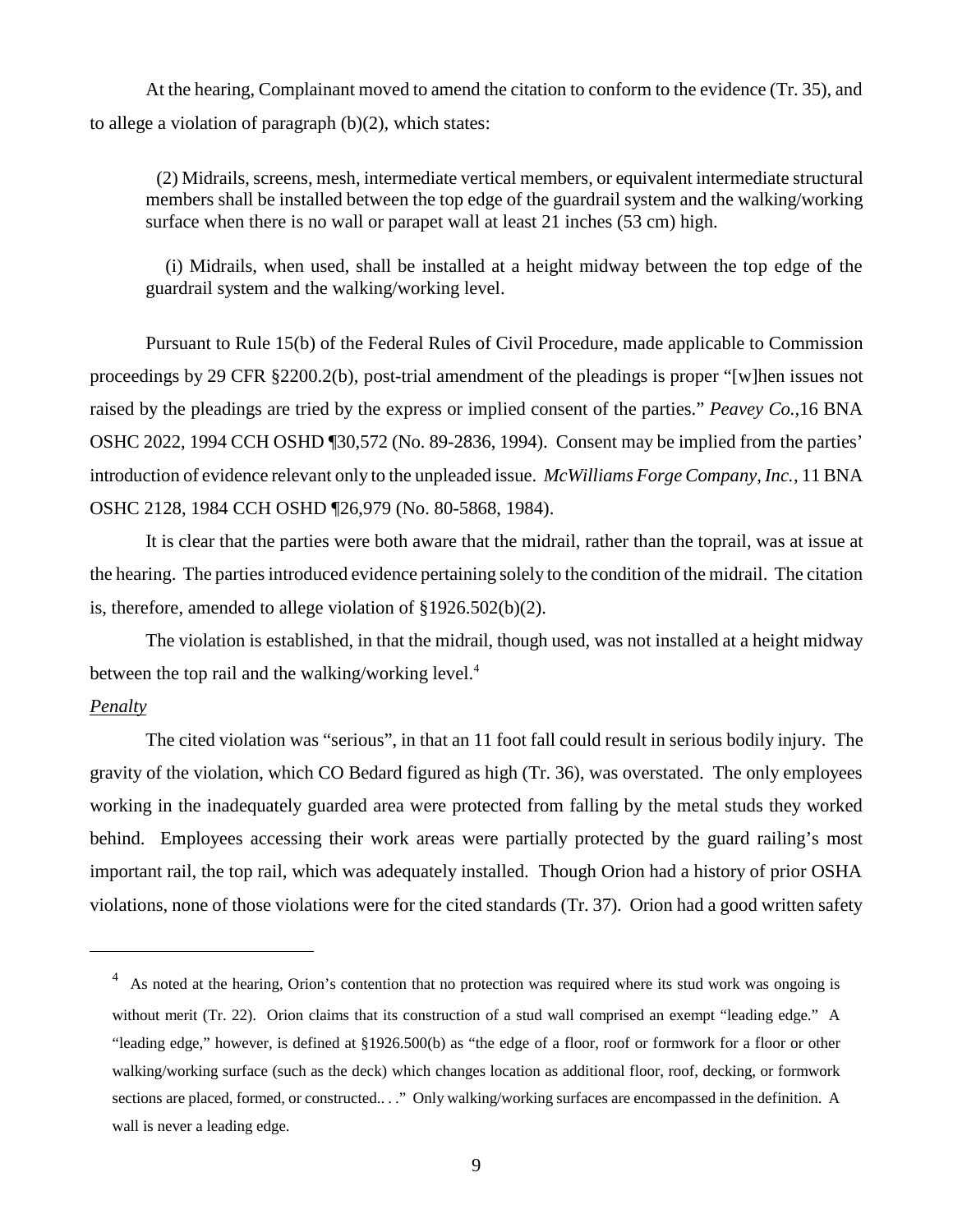and health program, compared to other employers Bedard had inspected (Tr. 37-38). Bedard testified that Orion qualified for a 40% reduction in the penalty based on their size (Tr. 38).

Taking into account the relevant factors, especially the low gravity of the violation, which is the principle factor to be considered, *see, Nacirema Operating Co*., 1 BNA OSHC 1001, 1972 CCH OSHD ¶15,032 (No. 4, 1972), I find that the proposed penalty is excessive. A penalty of \$100.00 will be assessed.

## **Alleged Violation of §1926.502(b)(12)**

Serious citation 1, item 2 alleges:

29 CFR 1926.502(b)(12): When guardrail systems are used around holes to pass materials, the hole shall have not more than two sides provided with removable guardrail sections to allow the passage of materials. When the hole is not in use, it shall be closed over with a cover, or a guardrail system shall be provided along all unprotected sides or edges.

(A) The stairwell opening on the second level of the boat house, which was used in the morning of October 20, 1998 as a passage way for building materials, was only partially covered by plywood and had a guardrail system that did not meet the requirements of 29 CFR 1926.502(b)(3)<sup>5</sup> to protect employees against fall hazards when the opening was not in use.

## *Facts*

CO Bedard testified that during his inspection of the site, he observed, and photographed an open floor hole that was used for passing materials to the second floor (Tr. 22; Exh. S-1). Bedard stated that the floor hole did not have a standard guardrail, and was guarded solely by yellow caution tape around the perimeter of the hole (Tr. 23; Exh. S-1). Bedard testified that two employees, Mark Dickey and Robin Rowl, told him that they had been walking within two or three feet of the stairwell opening (Tr. 25). Bedard stated that likelihood of an accident occurring was increased by the presence of construction materials and extension cords that presented a tripping hazard in the area (Tr. 25-26).

Mr. Kennedy testified that Orion employees had been using the hole, which was a future stairway, to pass materials to the second floor for use in the stud work (Tr. 24). Kennedy admitted that, though plywood had been installed over a portion of the stairwell, a fall hazard remained in the area of the caution tape (Tr. 24). Kennedy further admitted that it was possible that employees had passed by the stairwell to access their work areas, though the actual work areas were across the room from the opening (Tr. 25).

 Mr. Inserra testified that the hole had been covered prior to its use as a pass through, and that it would have been covered at the completion of the day's work (Tr. 27).

<sup>&</sup>lt;sup>5</sup> Section 1926.502(b)(3) requires that guardrails be capable of withstanding a force of at least 200 pounds in any outward or downward direction.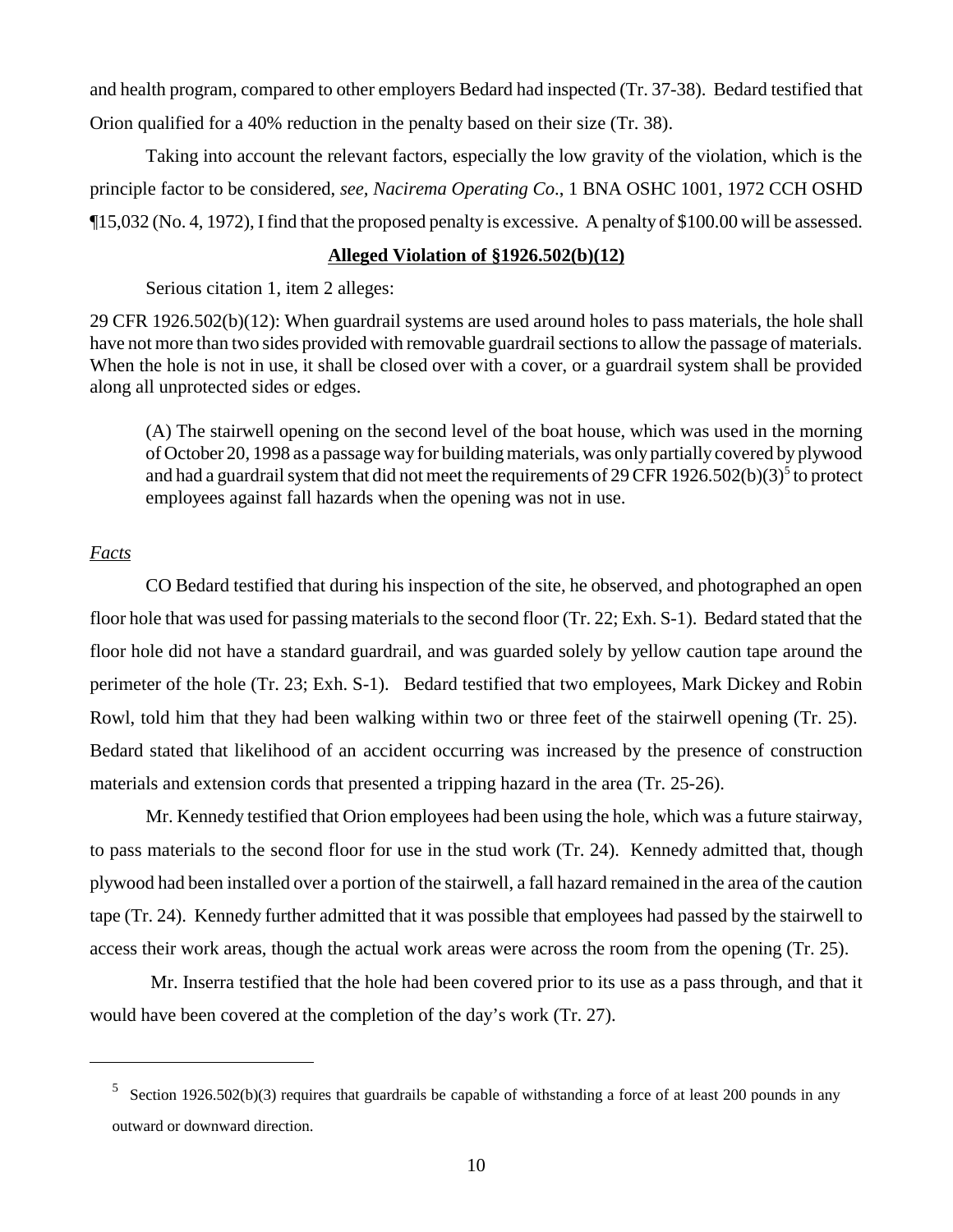### *Discussion*

The cited standard provides:

When guardrail systems are used around holes used for the passage of materials, the hole shall have not more than two sides provided with removable guardrail sections to allow the passage of materials. When the hole is not in use, it shall be closed over with a cover, or a guardrail system shall be provided along all unprotected sides or edges.

The evidence establishes that Orion violated the cited section, in that 1) the stairwell opening had been, but was not at the time of the inspection being used for the passage of materials, and 2) the hole had not been closed over, or provided with standard guardrails. Employees were exposed to the fall hazard thus created as they accessed their work areas.

### *Penalty*

As noted above, an 11 foot fall to the floor below could result in serious injury; the violation is properly classified as "serious." At least two employees were exposed to the cited hazard as they passed by the area. The gravity of the violation was overstated, however, inasmuch as Respondent had placed warning tape around the opening as a reminder barrier. Taking into account the gravity of the violation, as well as the other factors discussed under item 1 above, I find that a penalty of \$100.00 is appropriate, and will be assessed.

### **Alleged Violation of §1926.25(a)**

Other than serious citation 2, item 1 was vacated at the hearing for Complainant's failure to make the photographs available to Respondent as required under E-Z trial procedures (Tr. 33).